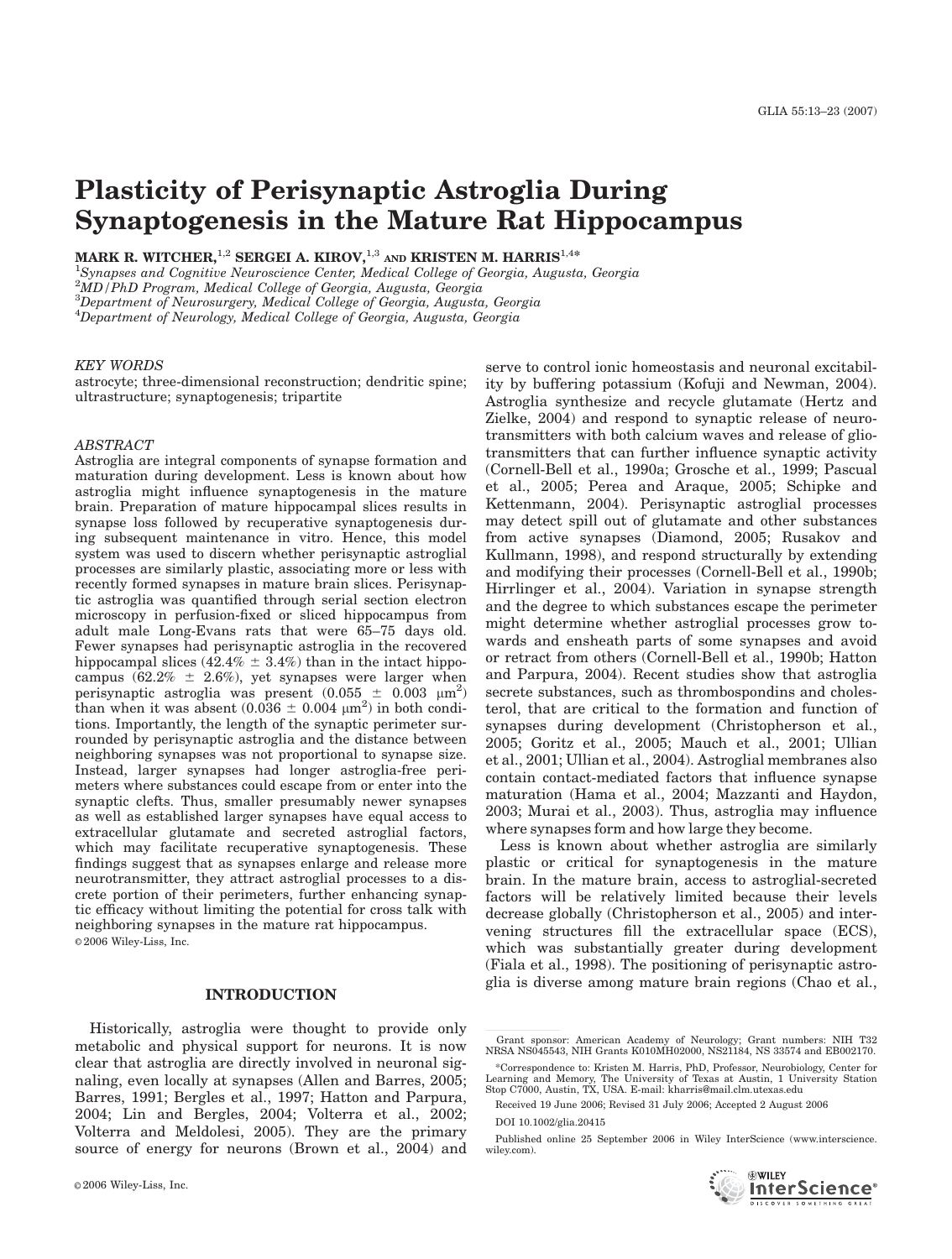2002; Spacek, 1985); for example about 90% of cerebellar synapses have some perisynaptic astroglia, but less than 50% of hippocampal and cortical synapses having any (Grosche et al., 1999; Palay and Chan-Palay, 1974; Spacek, 1985; Ventura and Harris, 1999; Xu-Friedman et al., 2001). Here we compared perisynaptic astroglial processes in perfusion-fixed hippocampus and in hippocampal slices that had undergone substantial synapse loss and recuperative synaptogenesis (Kirov et al., 1999, 2004) to test whether astroglial processes were more likely to associate with smaller, presumably newer, or larger more established synapses during synaptogenesis in the mature brain. We use the phrase "recuperative synaptogenesis'' in this mature hippocampus to distinguish it from developmental synaptogenesis, although similar processes may be involved.

## MATERIALS AND METHODS Tissue Preparation

Four mature male rats of the Long-Evans strain ranging in age from postnatal days 65–75 were used, two each for perfusion fixation and preparation of acute hippocampal slices (Kirov et al., 1999; Sorra and Harris, 1998). Intracardiac perfusions with fixative were done under pentobarbital anesthesia (80 mg/kg) and started within 1 min after opening the chest cavity to minimize hypoxia-ischemia. The fixative contained 2% paraformaldehyde and 6% glutaraldehyde in 0.1 M cacodylate buffer with 2 mM  $CaCl<sub>2</sub>$  and 4 mM  $MgCl<sub>2</sub>$  at pH 7.4. Fixative was delivered to the body at  $37^{\circ}$ C and 4 psi backing pressure of  $95\%$  O<sub>2</sub> and  $5\%$  CO<sub>2</sub>.

Briefly, the acute hippocampal slices were prepared in accordance with National Institutes of Health guidelines and approved animal care protocols (Kirov et al., 1999; Sorra and Harris, 1998). One rat was first anesthetized with 80 mg/kg pentobarbital to mimic the "pre-fixation" conditions of the perfusion protocol; the second rat was rapidly decapitated without prior anesthesia to avoid potential artifacts of anesthesia. The hippocampus was cut at  $400 \mu m$  thickness and slices were received into ice-cold artificial cerebral spinal fluid (ACSF, containing 117 mM NaCl, 5.3 mM KCl, 26 mM NaHCO $_3$ , 1 mM  $NaH<sub>2</sub>PO<sub>4</sub>$ , 2.5 mM  $CaCl<sub>2</sub>$ , 1.3 mM  $MgSO<sub>4</sub>$ , and 10 mM glucose at pH 7.4 and bubbled with  $95\%$  O<sub>2</sub>–5% CO<sub>2</sub>). Slices were equilibrated at  $30-32$ °C at the interface of the same ACSF and humidified  $O_2$  (95%) and  $CO_2$  (5%) for 9 or 4.5 h, respectively (Kirov et al., 1999; Sorra and Harris, 1998). The slice from the first rat received control stimulation for 30 min prior to fixation (Kirov et al., 1999). The sampled region of the slice from the second rat received three sets of tetanic stimulation at 100 Hz for 1 s at half-maximal stimulation followed by recording 2 h of stable potentiation (Sorra and Harris, 1998). Both slices were then rapidly fixed during 8 s of microwave irradiation in mixed aldehydes (2% paraformaldehyde and 6% glutaraldehyde in 0.1 M cacodylate buffer at pH 7.4 and containing 2 mM  $CaCl<sub>2</sub>$  and 4 mM  $MgCl<sub>2</sub>$ ) and stored overnight in fixative at room temperature.

Perfusion-fixed hippocampus and hippocampal slices were both subsequently fixed in reduced osmium (1%  $OsO<sub>4</sub>$  with 1.5% K<sub>4</sub>Fe(CN)<sub>6</sub>) followed by 1% OsO<sub>4</sub>, to enhance membranes, and then exposed to 1% uranyl acetate, dehydrated, and embedded in Epoxy Resins and hardened for 48 h prior to collecting serial thin sections. The serial thin sections were stained with ethanolic uranyl acetate followed by Reynolds' lead citrate. Serial sections were photographed in the middle of stratum radiatum at a location about  $150-200$  µm from the CA1 pyramidal cell body layer at an optimal depth of 100– 180 µm from the cut surfaces. These protocols produced well-stained and readily identifiable astroglial processes (Figs. 1 and 5).

## Quantification Through Serial Section Electron Microscopy

Series were photographed at the JEOL (Peabody, MA) 1200EX or 1230 electron microscopes and negatives were scanned or images were digitally captured (Gatan, Pleasanton, CA). The series were coded and analyzed blind as to condition. Images were digitally optimized for brightness and contrast to visualize structures of interest, and reconstructions were colorized for clarity of presentation. Three-dimensional reconstructions and analyses were performed using the software entitled RECONSTRUCT (Fiala, 2005), and freely available from (http://synapses.bu.edu). Pixel size was calibrated relative to a diffraction grating replica (Ernest F. Fullam, Latham, NY) and section thickness was computed by dividing the diameters of longitudinally sectioned mitochondria by the number of sections they spanned (Fiala and Harris, 2001).

Surface areas of cross-sectioned synapses were computed by measuring their lengths on individual sections, multiplying by section thickness, and summing over sections. Synapses cut enface were outlined and the enclosed area calculated. A total of 201 synapses were evaluated along eight lateral dendritic segments (0.39–  $0.92 \mu m$  diameters) in the intact perfusion-fixed hippocampus from two animals. Similarly, 210 synapses were evaluated along eight lateral dendritic segments (0.45–  $0.97 \mu m$  diameters) in the hippocampal slices from two animals. EM and statistical analysis of synaptic and astroglial ultrastructural features revealed no significant differences between the two acute slices, hence they were grouped for comparison in subsequent analyses.

### **Statistics**

Excel software (Microsoft, Redwood, CA) was used to organize the data, and Statistica (StatSoft, Tulsa, OK) was used to obtain means and standard deviations, to graph the data and perform regressions and statistical analyses of nested ANOVAs and ANCOVAs by dendrite, animal, and condition. Criterion  $P$  was  $\leq 0.05$ .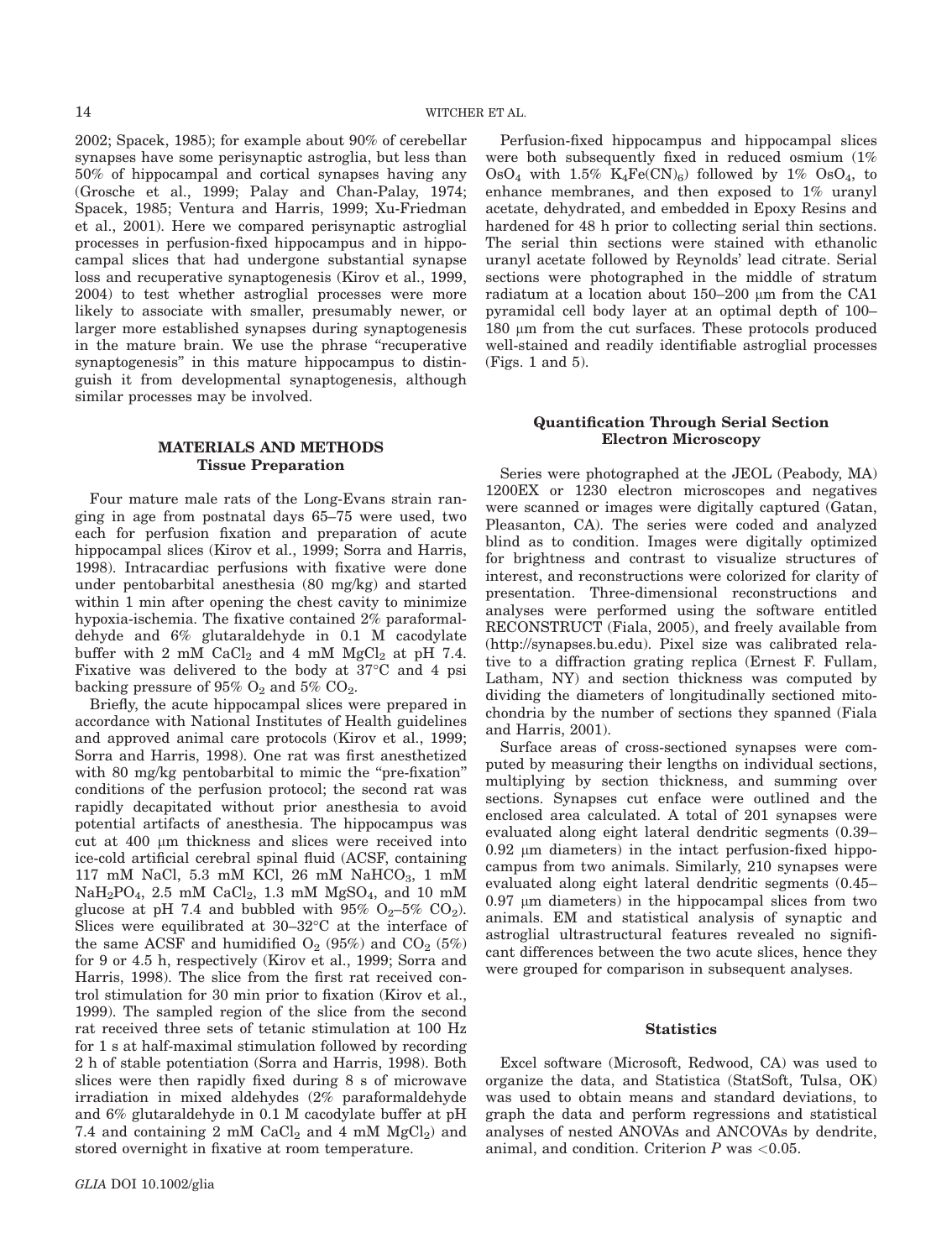

Fig. 1. Locations of perisynaptic astrocyte in area CA1 of intact, perfusion-fixed hippocampus (Intact) or hippocampal slices (Slice) from mature rats. (a,b) Astroglial processes at the axon-spine interface (ASI, astro, astroglial process (blue); psd, postsynaptic density (red); sp, dendritic spine head<br>(yellow); ax, axonal bouton (green). (**c,d**) Astroglial processes apposed to the postsynaptic dendritic spine only. (e,f) Astroglial processes apposed to the back surface of a presynaptic axon only. Scale bar in f is for a–f. [Color figure can be viewed in the online issue, which is available at www.interscience.wiley.com.]

## RESULTS Locations of Perisynaptic Astroglia

Astroglial processes were identified by their irregular shapes interdigitating among neuronal processes and by the presence of glycogen granules, intermediate filament bundles, and a relatively clear cytoplasm (Fig. 1; see also Ventura and Harris, 1999). Thin astroglial processes were traced through serial sections to larger processes to confirm their identities. The perisynaptic location of astroglia in relationship to the axon–spine interface

(ASI), and the presynaptic and postsynaptic partners were defined as illustrated in the intact perfusion-fixed hippocampus (Figs. 1a,c,d "intact") and in acutely recovered hippocampal slices (Figs. 1b,d,f). Astrocytic distribution varied between apposition at the ASI (Figs. 1a,b), the postsynaptic dendritic spine only (Figs. 1c,d), or the presynaptic axonal bouton only (Figs. 1e,f). Other synapses had no perisynaptic astroglia. These images also reflect accurately the equally low extracellular volume in the intact and acutely sliced mature hippocampus.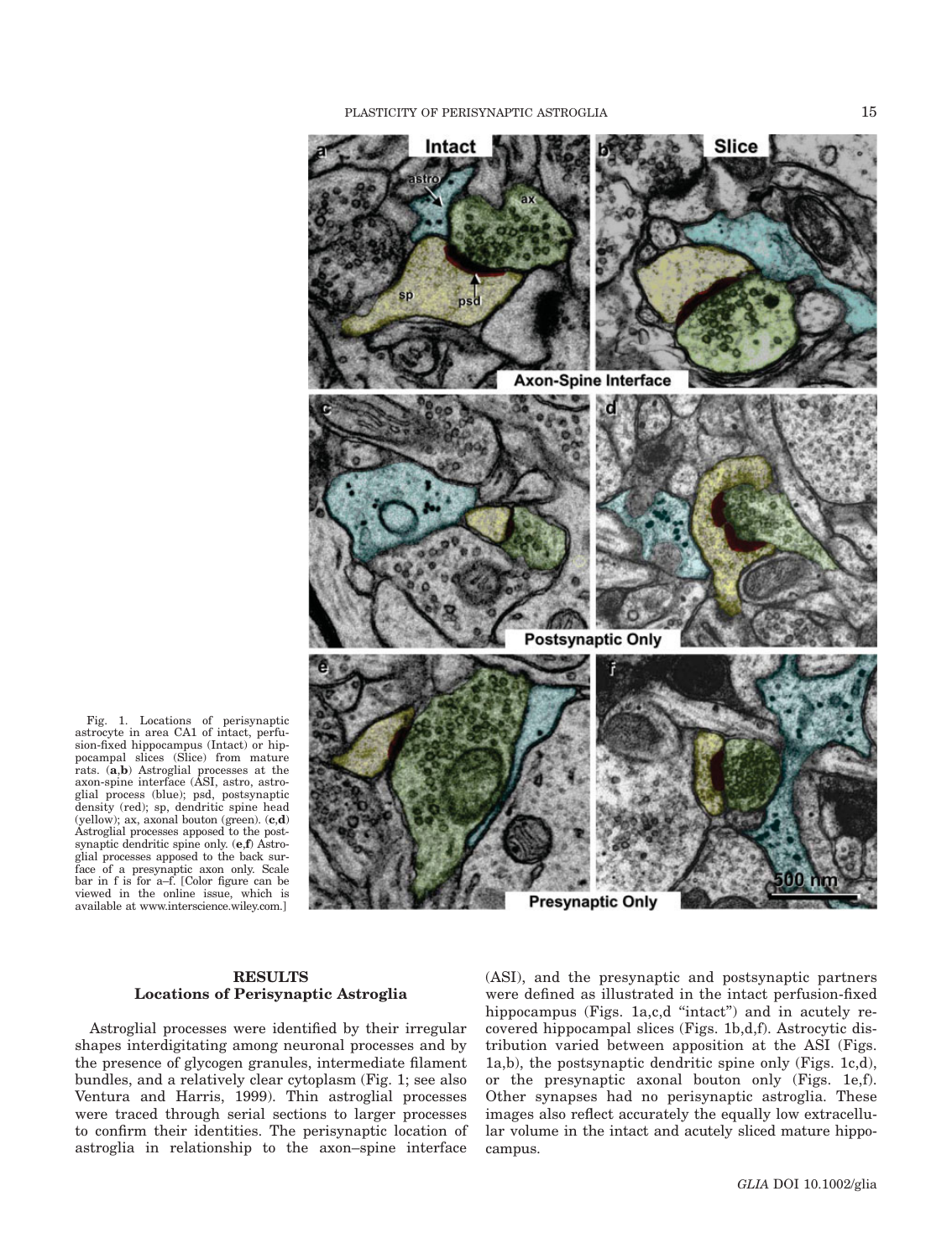16 WITCHER ET AL.





Fig. 2. Reconstructed dendrites, synapses, and associated astroglial processes. (a) Three-dimensional reconstruction of a single astroglial process (blue) interdigitating among many dendrites, four of which are reconstructed here (gold, yellow, red, purple). Axonal boutons are not displayed. (b) Approximately 50% of the ASI of a mushroom spine was apposed by astroglia (arrows). (c) Only the neck of this thin dendritic spine was apposed by astroglia (arrows). Scale bar in c is for b and c. Synapses on mushroom dendritic spines without (d) and with (e) perisynaptic astroglia (sv, synaptic vesicles). Scale cube shows 500 nm for d and e. [Color figure can be viewed in the online issue, which is available at www.interscience.wiley.com.]

Complete three-dimensional reconstructions illustrated the complex relationships between a single astroglial process (light blue) and synapses along different dendritic segments (red, yellow, gold, and purple); presynaptic axons and other dendrites are excluded for clarity (Fig. 2a). For example, this astroglial process surrounded part of the ASI of a large mushroom spine (Fig. 2b)

but encountered only the neck of another spine on a different dendrite (Fig. 2c). Other reconstructions show that spines of similar sizes can be devoid of perisynaptic astroglial processes (Fig. 2d) or richly ensheathed (Fig. 2e). These findings illustrate the nonuniform distribution of astroglial processes among dendritic spine synapses.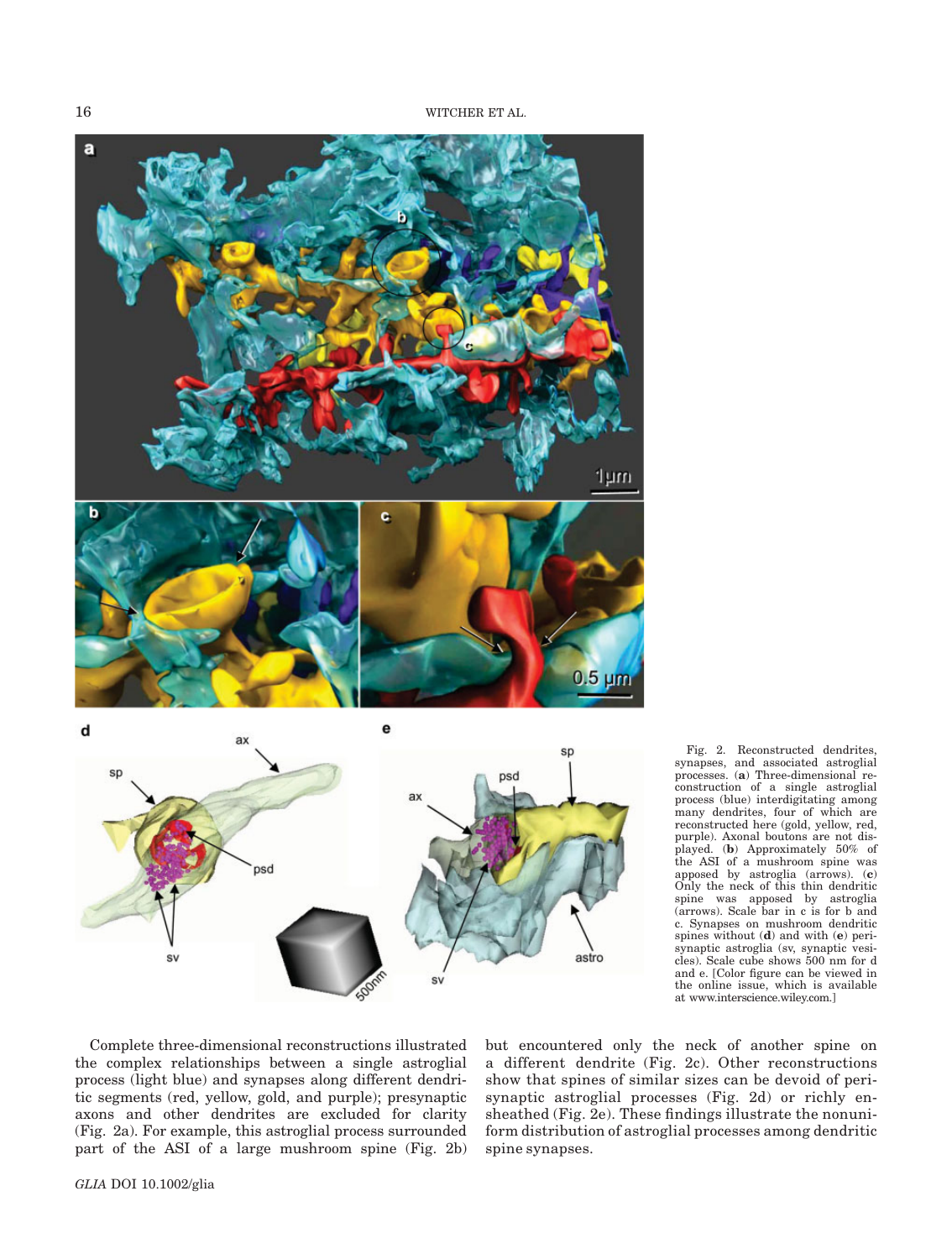

Fig. 3. Nonuniform distribution of perisynaptic astroglia among synapses. (a) The percentage of synapses with perisynaptic astrocyte at the ASI was greater in the intact hippocampus (61.9%  $\pm$  3.7%) than in slices (43.0%  $\pm$  3.5% \*\*P < 0.0005). Astroglial processes were located only at the postsynaptic dendritic spines for 6.6%  $\pm$  2.9% and 10.6%  $\pm$ 2.8% of the synapses and the presynaptic boutons for 8.1%  $\pm$  2.7% and  $6.3\% \pm 2.7\%$  of the synapses for intact hippocampus and slices, respectively. Fewer synapses had no perisynaptic astroglia ("none") in intact hippocampus (23.9%  $\pm$  3.4%) than in the slices (39.6%  $\pm$  3.3%,  $*P$  < 0.005). (b) Spines of both thin or mushroom shapes with macular or perforated synapses were more likely to have astroglia at the perimeter of their ASIs in the intact hippocampus than slices (\*P < 0.05; \*\*P < 0.005). There were no significant differences among the other spine types (branched, multisynaptic, or stubby) regarding perisynaptic astroglia. n at the base of each bar is the total number of synapses in each category by condition.

## Quantification of Perisynaptic Astroglia at the Perimeter of the ASI

A quantitative analysis was performed to determine whether astroglial processes are preferentially located at specific synapses in the intact or sliced hippocampus. A higher percentage of synapses had perisynaptic astroglia at their ASIs in the intact than the sliced hippocampus (Fig. 3a). In both conditions, relatively few synapses had perisynaptic astroglia at the presynaptic or postsynaptic side only (Fig. 3a). Conversely, a lower percentage of synapses had no perisynaptic astroglia in the intact than in the sliced hippocampus (Fig. 3a).

Synapses with astroglia at the ASI were also categorized by spine and synapse shape (Fig. 3b). Only 40–60% of the thin spines and thin or mushroom spines with macular synapses had astroglia at the ASI. In contrast, 60–99% of the larger mushroom spines and spines with perforated synapses had perisynaptic astroglia. The presence of perisynaptic astroglia was greater in intact hippocampus for all spine and synapse shapes than in the acutely recovered slices (Fig. 3b). Branched and other spine shapes (stubby and multisynaptic) did not differ significantly between conditions with respect to perisynaptic astroglia (Fig. 3b). These observations show that perisynaptic astroglial processes are not restricted to particular spine or synapse shapes.

# Larger Synapses Were More Likely to Have Perisynaptic Astroglia

The next question was whether differences in synapse size were related to the presence or absence of perisynaptic astroglia. The surface area of the PSD was measured across serial sections for each synapse. PSDs were larger when perisynaptic astroglial processes were present  $(0.055 \pm 0.003 \mu m^2)$  than when they were absent  $(0.036 \pm 0.004 \mu m^2)$  at the perimeter of the ASI, or along the dendritic spine head; but not when astroglia was present along the presynaptic axonal bouton only (Fig. 4a). Synapses were larger when astroglial processes were present at the ASI in both the sliced and intact hippocampus (Fig. 4b).

### Partial Ensheathment of Synapses by Perisynaptic Astroglia

Membrane-associated molecules interact at the neuron-glial interface and can have both supportive and detrimental effects on synapses. Here we measured whether the amount of perisynaptic astroglial ensheathment was related to spine type or synapse size, and if it was altered in the acutely recovered slices that had undergone recuperative synaptogenesis. We determined the length and fraction of the ASI perimeter that was surrounded by perisynaptic astroglia as described in Figures 5a–j. The average length of the ASI apposed by perisynaptic astroglia did not differ between intact and sliced hippocampus (Fig. 5k). Similarly, the fraction of the ASI perimeter ensheathed by astroglia did not differ significantly between intact  $(0.38 \pm 0.02)$  and sliced hippocampus (0.35  $\pm$  0.02, P = 0.75, data not shown), nor between different spine shapes ( $P = 0.4$ ; data not shown). Although a strong correlation exists between PSD area and ASI area (Ventura and Harris, 1999); there is only a weak correlation between PSD area and the length of ASI that was apposed to perisynaptic astroglia (Fig. 5l,  $r = 0.26; P < 0.05$ ).

Conversely, the degree to which glutamate and other substances can escape or enter the perimeter of the synapse will depend upon the length of the astroglia-free interface. The vast majority of synapses (99.5%) had some portion of their ASI perimeter that was free from astroglia. The length of the astroglia-free ASI perimeter was computed as described above, measuring the astrogliafree length instead (red dots and lines in Figs. 5a–j). There was a strong correlation between the astroglia-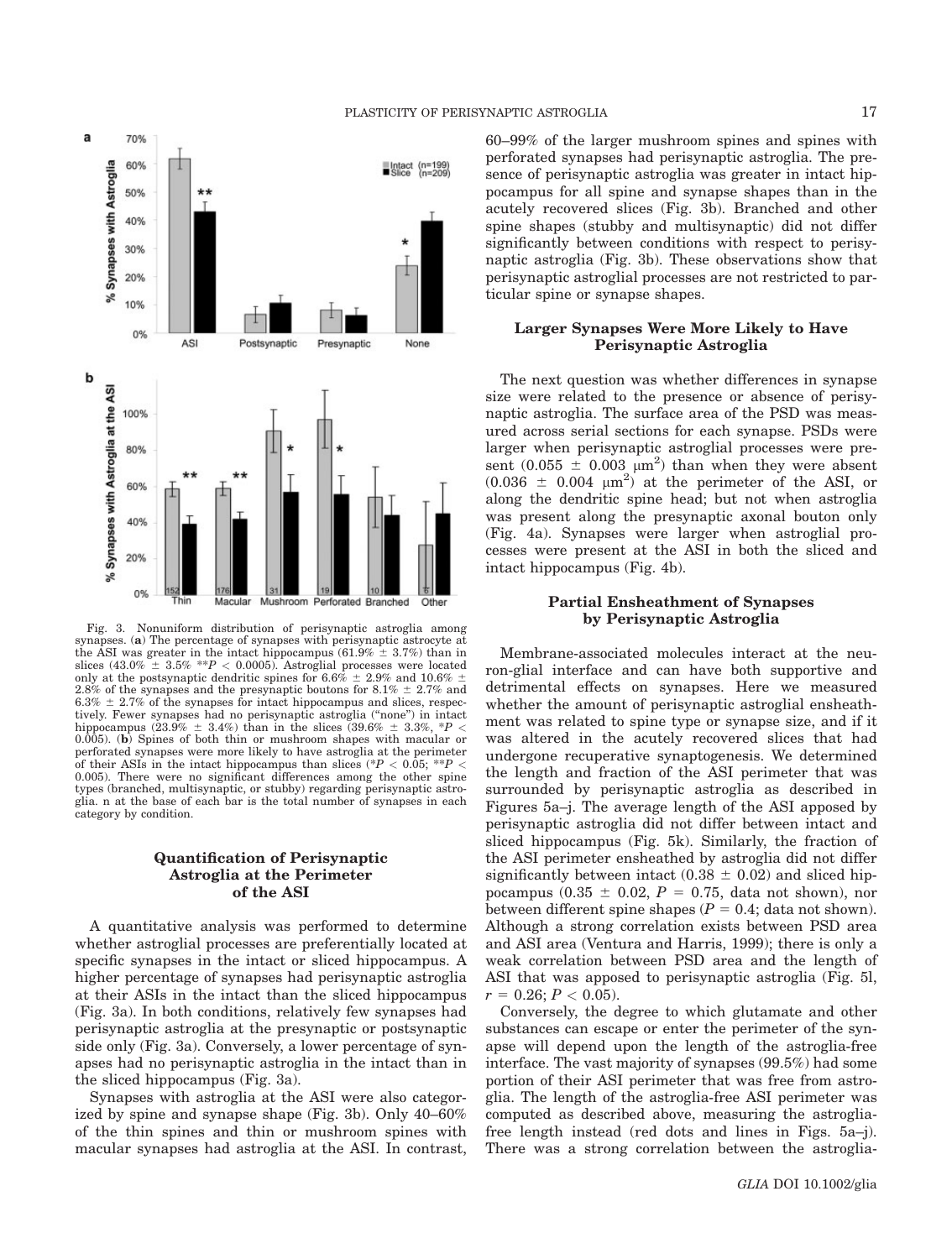



Fig. 4. Mean synapse size was larger for synapses with perisynaptic astroglia apposed to the ASI or postsynaptic spine. (a) Mean synapse size was larger when astroglia was present at the ASI (0.055 0.003  $\mu$ m<sup>2</sup>) than when it was absent (0.036  $\pm$  0.004  $\mu$ m<sup>2</sup>; \*\*P < 0.0005). Mean synapse size was also greater when astroglia was present at the postsynaptic dendritic spine only  $(0.047 \pm 0.006 \mu m^2 \text{ vs. } 0.033 \pm 0.006 \text{ s})$  $0.002 \mu m^2$ ;  $P < 0.05$ ). (b) Mean synapse size was larger when perisynaptic astrocyte was present at the ASI in both the intact (\*\* $P < 0.005$ ) and sliced  $(*P < 0.05)$  hippocampus.

free length of the ASI perimeter and PSD area whether some portion ( $r = 0.74$ ,  $P < 0.0001$ ) or no portion ( $r =$ 0.68;  $P < 0.0001$  of the ASI perimeter was in direct apposition to perisynaptic astroglia. Synapses without astroglia at the ASI had longer mean unapposed lengths  $(0.79 \pm 0.02 \mu m)$  than synapses with astroglia at the ASI (0.58  $\pm$  0.02 µm; P < 0.0001, Fig. 5m). These findings suggest that larger synapses with their greater capacity for neurotransmitter release (Harris and Stevens, 1989; Harris and Sultan, 1995; Lisman and Harris, 1993; Schikorski and Stevens, 2001) also have a longer interface from which glutamate and other substances can escape from or enter into the synapse.

# Distance Along Astroglia-Free Path to Nearest Neighboring Synapse

One important role that astroglial processes are thought to perform is controlling glutamate spillover and crosstalk between neighboring synapses. Whether glutamate or other substances escaping the synapse can influence neighboring synapses depends on the extracellular distance and tortuosity in the path between neighboring synapses. Here we determined these lengths based on astroglia-free paths because it is known that astroglial membranes contain a high density of glutamate transporters, which remove glutamate from the ECS. A subset of 64 synapses was selected at equal intervals across the range of PSD size for synapses with and without astroglia at the ASI. For each synapse, the shortest astroglia-free route was measured from the perimeter through ECS to a neighboring synapse. The nearest neighboring synapse was determined by viewing serial sections and measuring the shortest three-dimensional linear distance within (Fig. 6a) or across (Fig. 6b) serial sections. The curvilinear distance was measured through ECS between neighboring synapses. Curvilinear distances did not differ between intact and slice conditions, nor did they correlate with synapse size (Fig. 6c). These measurements showed that most synapses had neighbors located within  $1 \mu m$  and all of the synapses had neighbors located within  $2 \mu$  m along an astrogliafree path through the ECS. Tortuosity was computed based on the ratio of the curvilinear to the straight linear paths and was less than three for all distances, and did not correlate with PSD area (Fig. 6d). Similarly, whether or not astroglia occurred along some part of the ASI did not influence the curvilinear path length or tortuosity (data not shown). These findings indicate that once substances leave the astroglia-free perimeter of a synapse there is a relatively short diffusion path to a neighboring synapse for all synapse sizes under both conditions.

## DISCUSSION

More synapses had perisynaptic astroglia in the perfusion fixed intact hippocampus than acutely recovered hippocampal slices, suggesting that recuperative synaptogenesis occurred without sustained contact by astroglia in mature hippocampus. Perisynaptic astroglial processes were more likely to be present at larger synapses; thus, eventual contact with astroglia permitted or enhanced synapse growth. Alternatively, as a synapse enlarged and released more neurotransmitter, it may become attractive to astroglial processes as glutamate escapes its perimeter (Cornell-Bell et al., 1990b). Most of the perimeter was not ensheathed by perisynaptic astroglia, so that substances in the ECS could escape from or enter into both new and established synapses in mature hippocampus. The distances along astroglia-free paths were usually less than a micron so that spillover could be detected among neighboring synapses in mature hippocampus (Diamond, 2005). Thus, sharing of neurotransmitter such as glutamate, could facilitate the integration of smaller "silent" synapses into active networks during recuperative synaptogenesis in mature hippocampus, although glutamate spillover must be controlled to avoid seizures (Tanaka et al., 1997). Our structural analyses suggest that astroglial glutamate transport may control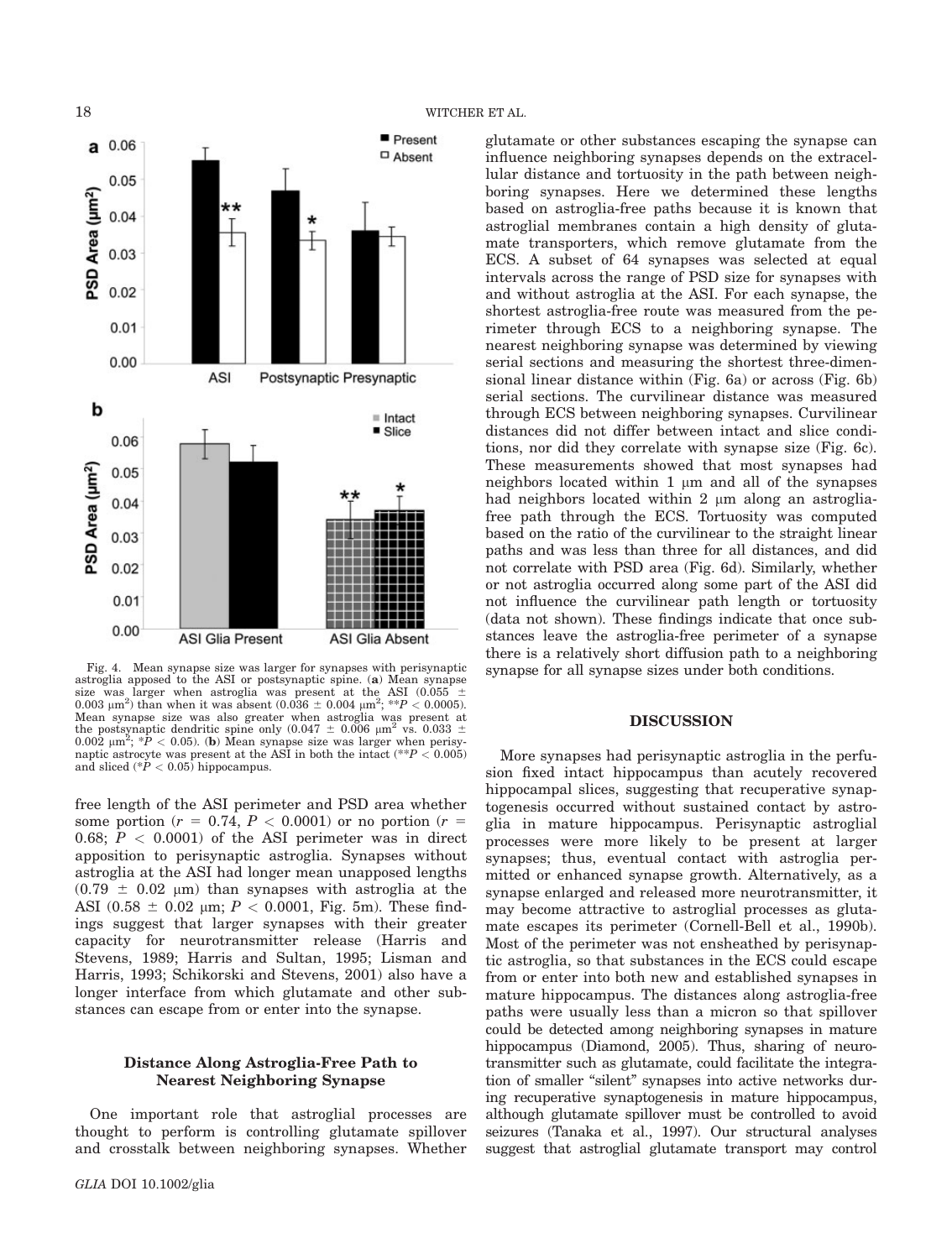

Fig. 5. Reconstruction and quantification of perisynaptic astroglia. (a–e) For cross-sectioned synapses, the length of the ASI perimeter associated with (green dots) or without (red dots) astroglia was calculated by counting the number of dots and multiplying by the number of sections spanned and section thickness. (f–j) For obliquely-sectioned and enface synapses, the fraction of ASI apposition was measured as the fractional length of entire perimeter with (dotted green line) or without (dotted red line) astroglia. (k) The length of the ASI ensheathed by astroglia was similar in the intact  $(0.32 \pm 0.019 \text{ }\mu\text{m})$  and sliced hip-<br>pocampus  $(0.29 \pm 0.02 \text{ }\mu\text{m}; P = 0.23)$ . Synapses without astroglia were

spillover across relatively large domains of neuropil, while neuronal glutamate transport may be required to provide local control near individual hippocampal synapses (Chen et al., 2004; Diamond, 2001; He et al., 2000).

## Role of Delayed Contact Between Astroglial Processes and Synapses

Astroglial processes were absent from the perimeter of more synapses in the hippocampal slices where there

excluded. (I) Synapse size was only weakly correlated with the length of the ASI apposed to astroglia  $(r = 0.26; P < 0.05)$ . (m) The length of ASI perimeter that was unapposed by astroglial process was strongly correlated with PSD area whether astroglia was present at the ASI  $(r = 0.74; P < 0.0001)$  or absent from the ASI  $(r = 0.68; P < 0.0001)$ . Synapses without astroglia at the ASI had a longer length open for the flow of glutamate and other substances to and from the synapse  $(0.79 \pm 0.02 \mu m$  and  $0.58 \pm 0.02 \mu m$ , respectively;  $P < 0.0001$ ). [Color figure can be viewed in the online issue, which is available at www. interscience.wiley.com.]

had been a recent loss, recovery, and proliferation of synapses (Fiala et al., 2003; Kirov et al., 1999, 2004; Petrak et al., 2005). This finding suggests that, in the mature system, new synapses are more likely to form where astroglial processes are not in direct contact with them. Astroglia respond during slice preparation with a complete loss of glycogen that requires 1–3 h to recover in vitro (Fiala et al., 2003). During this reactive period, astroglia may also release soluble substances that promote synaptogenesis in the slices. Preliminary strength-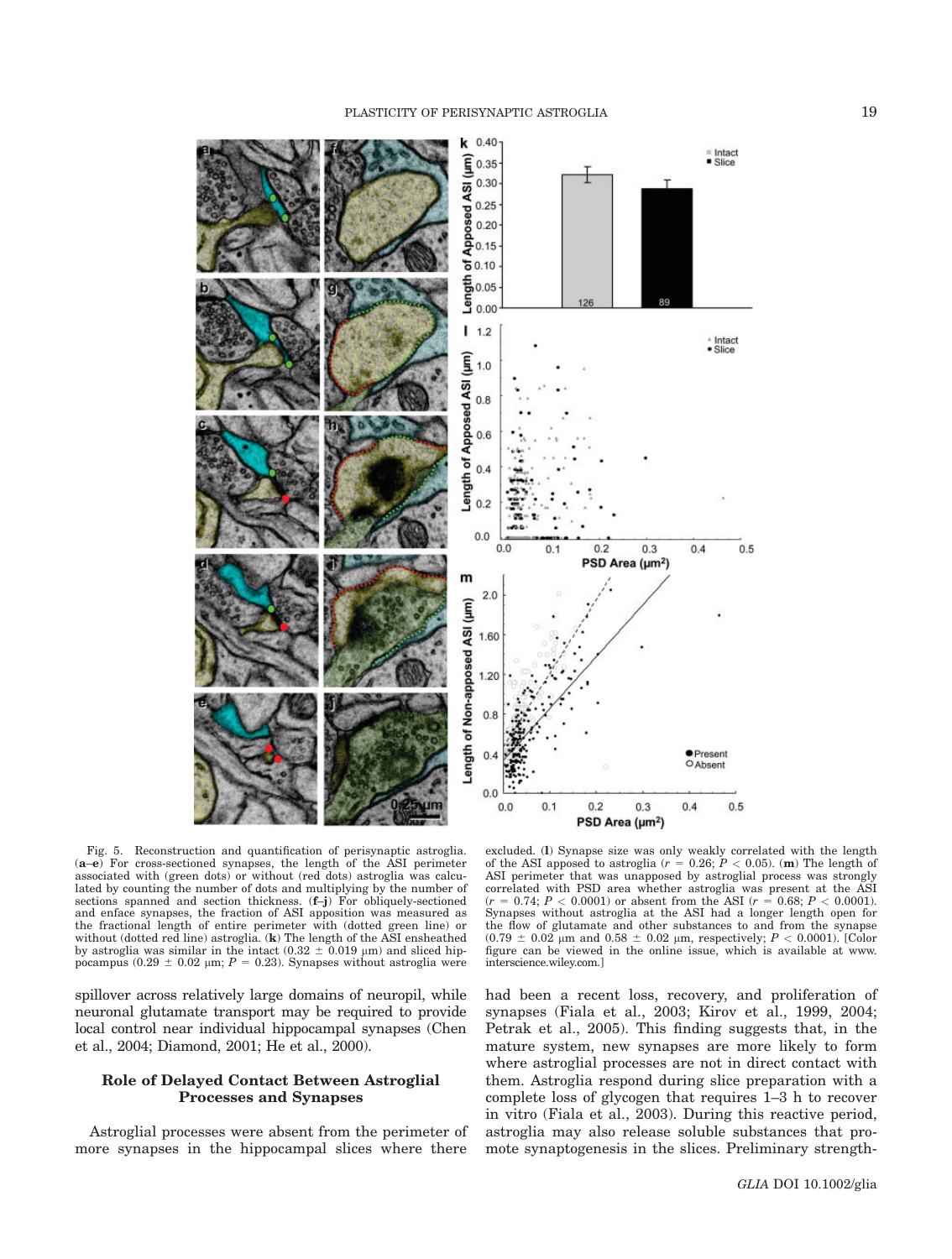b psd 2 psd Den SD Den<sub>2</sub> extracellular  $sp<sub>2</sub>$ path Center-Center Distance (µm) Center-Center Tortuosity  $3.0<sub>1</sub>$ .  $2.0$ <sup>▲</sup> Intact  $\bullet$  Slice  $2.5$  $1.5$  $2.0$  $1.5$  $1.0$  $1.0$  $0.5$  $0.5$  $0.0 0.0$  $0.0 0.0$ 0.08 0.12 0.16 0.20 0.24 0.04 0.08 0.12 0.16 0.20 0.24  $0.04$ PSD Area  $(\mu m^2)$ PSD Area (µm<sup>2</sup>)

Fig. 6. Distances and tortuosity of the glia-free path between nearest neighboring synapses. (a) The curvilinear distances were measured between the edges (solid red line), centers (dashed red line) and center to edge (distance along dashed and solid lines from a1 to a2) of nearest neighboring synapses in both conditions ( $n = 64$ ). The tortuosity in these paths was computed as the curvilinear distance through ECS divided by the straight linear distance between the points (e.g. dotted red line for center to center on this synapse). (b) Sometimes the extracellular path distance between nearest neighboring synapses had to be measured through 3D reconstruction (red  $=$  extracellular path; black  $=$ psd 1 and 2;  $\text{gold} = \text{dendrite1}$  [Den 1] and spine1 [sp 1];  $\text{yellow} = \text{den-}$ drite2 [Den 2] and spine2 [sp 2]; green = axon1 [ax 1] and axon2 [ax 2]. Distances to nearest neighboring synapses were similar in intact

ening of synapses during the 4–9 h that these slices remained in vitro could have been supported by cholesterol and other substances released from astroglia (Goritz et al., 2005; Mauch et al., 2001). Consistent with this hypothesis there are more synapses in astrocyte-rich than in astrocyte-poor cortical cultures (Harris and Rosenberg, 1993). Furthermore, soluble substances in astrocyte-conditioned medium also promote synaptogenesis on developing retinal ganglion cells isolated on postnatal day 5 and maintained in culture (Christopherson et al., 2005).

In contrast, direct contact with astroglial processes might be detrimental during the early phases of synaptogenesis. Contact with astroglial processes augments calcium influx through N-type calcium channels on cultured hippocampal neurons (Mazzanti and Haydon, 2003), which in turn can cause depolymerization of actin filaments and retraction of filopodia or loss of unstable new spines (Oertner and Matus, 2005). Contact with astroglia may also cause ephrin-mediated remodeling or

collapse of nascent dendritic spines (Murai et al., 2003). between nearest neighboring synapses also did not differ between intact and sliced hippocampus when computed center to center (1.39  $\pm$ 0.05  $\mu$ m and 1.47  $\pm$  0.06  $\mu$ m, respectively; P = 0.70) edge to edge (1.16  $\pm$  0.04  $\mu$ m and 1.34  $\pm$  0.06  $\mu$ m, respectively;  $P = 0.17$ , data not shown), or center to edge (1.34  $\pm$  0.07  $\mu$ m and 1.36  $\pm$  0.05  $\mu$ m, respectively;  $P = 0.74$ , data not shown). [Color figure can be viewed in the online issue, which is available at www.interscience.wiley.com.]

and sliced hippocampus when measured (c) center to center (0.87  $\pm$  0.07  $\mu$ m and 0.82  $\pm$  0.07  $\mu$ m, respectively;  $P = 0.97$ ) or edge to edge  $(0.41 \pm 0.08 \mu m$  and  $0.40 \pm 0.05 \mu m$ , respectively;  $P = 0.95$ , data not shown), or center to edge  $(0.63 \pm 0.07 \mu m)$  and  $(0.59 \pm 0.05 \mu m)$ , respectively;  $P = 0.90$ , data not shown). (**d**) Tortuosity of extracellular paths

These observations suggest that synaptogenesis in mature hippocampus might be restricted to paths through the neuropil where new filopodia do not physically contact astroglial processes, but still have access to soluble, synapse-promoting factors released from distant astroglial processes.

Why and how might the larger synapses attract astroglial processes to their perimeters? Previous studies have shown that the number of presynaptic vesicles increases proportionately with the area of the PSD on dendritic spines (Harris and Sultan, 1995; Lisman and Harris, 1993; Schikorski and Stevens, 2001). The astroglial processes could have been attracted to the greater amount of glutamate or other substances escaping the ASI of larger synapses (Cornell-Bell et al., 1990b; Hirrlinger et al., 2004). Subsequent contact with astroglia attracted to these larger synapses could facilitate growth and maturation of the synapse. For example, puncta adherens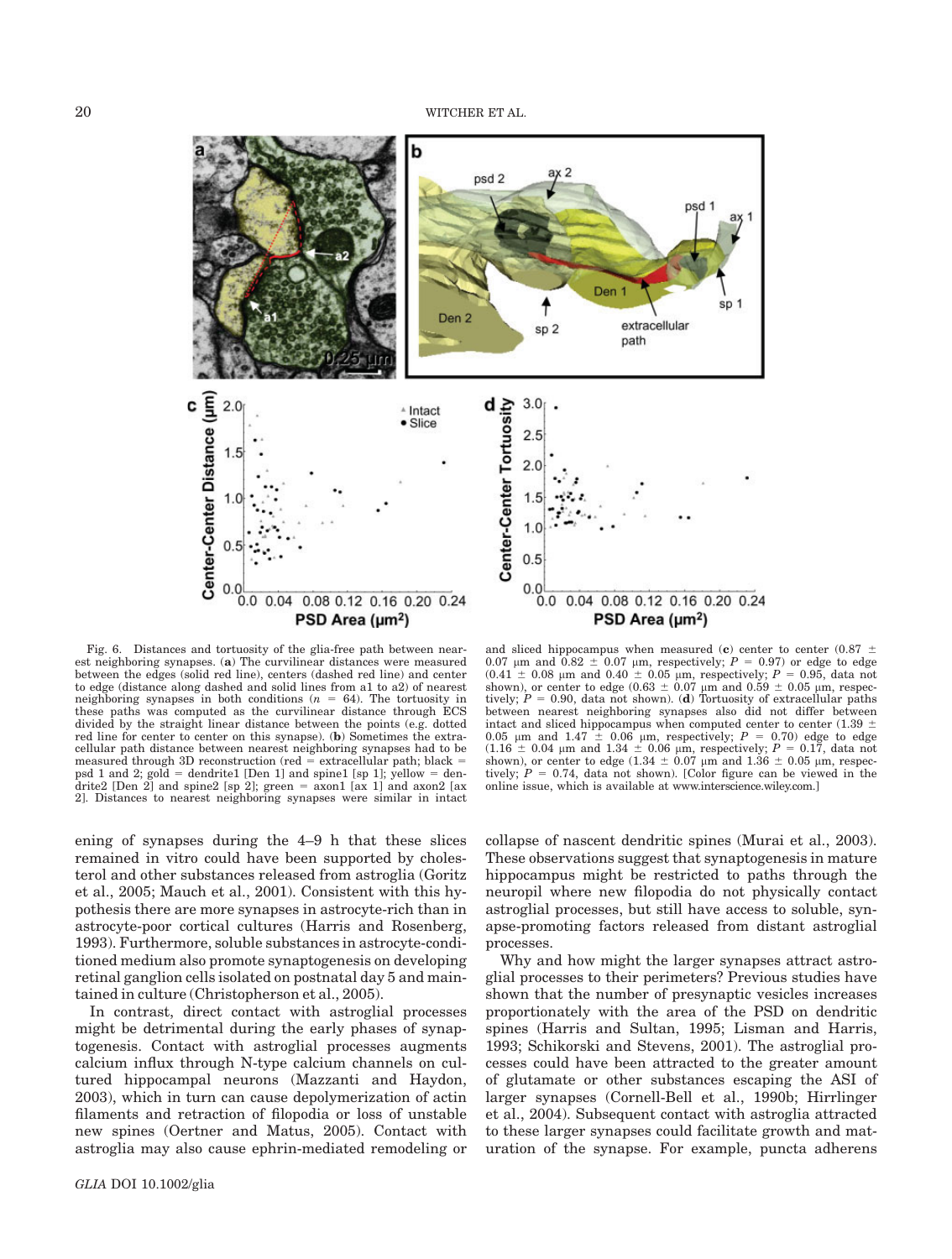junctions between astroglial processes and dendritic spines (Spacek and Harris, 1998) contain a variety of cell adhesion molecules such as integrins, NCAM, cadherins, and others (Schuster et al., 2001). Integrins can activate the protein kinase C signaling cascades in astroglia, which serve to enhance synaptic efficacy (Hama et al., 2004). GAP43, another contact-mediated growth associated protein, activates the MAP kinase pathway and facilitates elaboration of dendrites via astroglial contact (Piontek et al., 2002). Thus, contact with astroglial processes could enhance synaptic efficacy as the spine cytoskeleton stabilizes (Smart and Halpain, 2000).

# How Might Glutamate Spillover Awaken Newly Recovered Synapses?

A persistent question has been whether astroglial processes serve as barriers to glutamate spillover and crosstalk between neighboring synapses. It is likely that at least some glutamate escapes from hippocampal synapses, because synaptically driven transporter currents can be recorded from hippocampal astroglia in acute slices (Bergles and Jahr, 1997; Diamond et al., 1998). Furthermore, we show here that nearly all hippocampal synapses had regions along their ASI perimeters where substances could escape or enter the synaptic cleft without encountering astroglia. The rate of glutamate clearance from the ECS increases proportionately with expression of glial glutamate transporters during hippocampal maturation (Diamond, 2005). In the absence of glutamate transporters, synapses separated by distances less than a micron would likely be affected by glutamate spillover (Diamond, 2005). The distance along the shortest glia-free extracellular route between neighboring synapses was usually less than  $1 \mu m$ . In addition, the apparent low volume of the ECS suggests that most synapses in both the intact and sliced hippocampus would experience a similar amount of glutamate spillover from neighboring synapses. More release of glutamate means more transporters will be occupied such that subsequently-released glutamate could diffuse farther (Diamond, 2005). Glutamate transporters located in neuronal membranes can also remove glutamate from the ECS (Chaudhry et al., 1995; Diamond, 2001; He et al., 2000). If neuronal glutamate transporters were concentrated at the perimeter of synapses without astroglia (Chen et al., 2004), then they might prevent significant spillover of glutamate during recuperative synaptogenesis in mature hippocampus.

Smaller synapses in the mature hippocampal slices are reminiscent of early development (Fiala et al., 1998) where small synapses are relatively silent and contain only NMDA glutamate receptors (Isaac et al., 1997; Liao et al., 1999; Takumi et al., 1999). The small developing synapses might also be presynaptically silent under normal conditions, increasing neurotransmitter release during synaptic plasticity (Ma et al., 1999). The absence of perisynaptic astroglia from small synapses might allow sufficient glutamate to enter the cleft from the ECS to activate NMDA receptors (Asztely et al., 1997; Kullmann et al., 1996), while other synapses on the neuron are firing. This coactivation would facilitate insertion of AMPA receptors and incorporation of the synapses into a functional network.

#### Astroglia-Free microdomains for Synaptogenesis

Astroglia form multiple domains within hippocampal CA1 neuropil. Individual astroglia serve as one large domain with little overlap among processes of neighboring astroglia (Bushong et al., 2002). The whole astrocyte spans the dendritic arbors of many neurons. An individual astroglial process can coordinate neuronal excitability among a few neurons by amplifying calcium signaling (Fellin et al., 2004; Pascual et al., 2005). Here we demonstrate astroglia-free microdomains through which new filopodia might emerge to form synapses without contacting astroglial processes (Fiala et al., 1998; Harris et al., 1992). Regulation of the composition of the extracellular matrix, through secretion of proteases or reduced secretion of protease inhibitors from astroglia, might also be important to provide an unobstructed path for new spine outgrowth (Giau et al., 2005; Pavlov et al., 2004). Ongoing maintenance of these astroglia-free microdomains could be important for synaptic plasticity in the mature hippocampus.

### Plasticity of Perisynaptic Astroglia

The degree to which astroglial processes surround synapses depends on many factors including age, brain region, local neuropil, and experience. For example, astroglial ensheathment of parallel fiber synapses increases with maturation (Grosche et al., 1999), and the astroglial volume per Purkinje neuron increases with acrobatic learning but not exercise alone (Anderson et al., 1994). Astroglial volume also increases in visual and motor cortex proportionately with synaptogenesis and expansion of the dendritic arbor during environmental enrichment and motor learning (Jones and Greenough, 2002). In hippocampal neuropil, astroglial volume fluctuates with synaptogenesis during the oestrus cycle (Klintsova et al., 1995) and increases during long-term potentiation (Wenzel et al., 1991) or following kindling (Hawrylak et al., 1993). These findings show that perisynaptic astroglial processes undergo dynamic reorganization during synaptic plasticity. Whether these and other forms of synaptic plasticity result in astroglial processes preferentially ensheathing portions of recently stabilized synapses remains to be determined.

### ACKNOWLEDGMENTS

We thank Marcia Feinberg, Elizabeth Perry, and Robert Smith for technical assistance; Dr. John Fiala for the RECONSTRUCT software; and Cameron Slayden (Cosmocyte, Inc.) for illustrating Figure 2. We thank Paul Rosenberg and Mark Ellisman for their insightful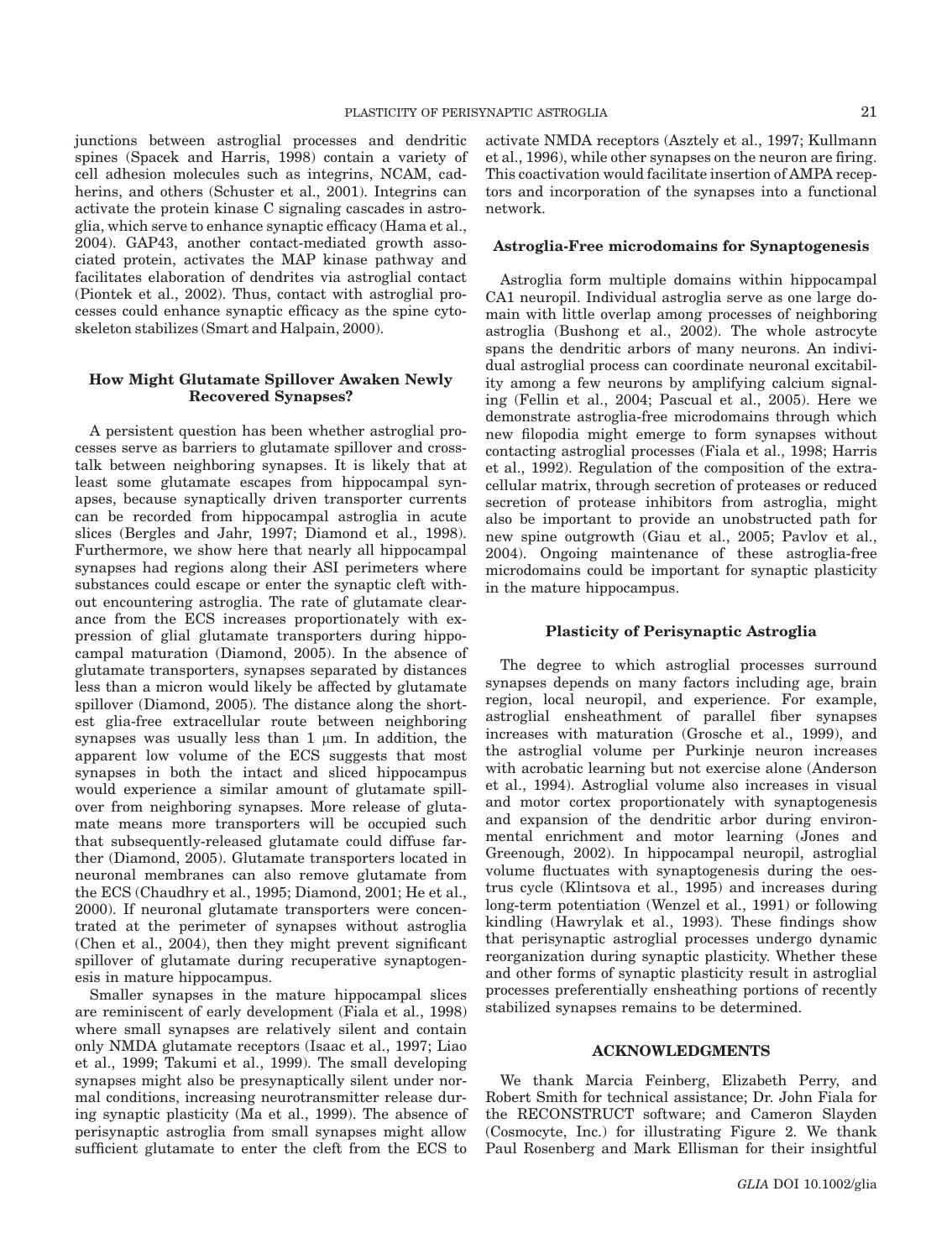comments leading to the idea about how proteases may clear a path for spine outgrowth. Paul Rosenberg is further thanked for many years of astute conversation about perisynaptic astroglia as well as the role of neuronal glutamate transporters in controlling spillover at shorter distances.

#### REFERENCES

- Allen NJ, Barres BA. 2005. Signaling between glia and neurons: Focus on synaptic plasticity. Curr Opin Neurobiol 15:542–548.
- Anderson BJ, Li X, Alcantara AA, Isaacs KR, Black JE, Greenough WT. 1994. Glial hypertrophy is associated with synaptogenesis following motor-skill learning, but not with angiogenesis following exercise. Glia 11:73–80.
- Asztely F, Erdemli G, Kullmann DM. 1997. Extrasynaptic glutamate spillover in the hippocampus: Dependence on temperature and the role of active glutamate uptake. Neuron 18:281–293.
- Barres BA. 1991. New roles for glia. J Neurosci 11:3685–3694.
- Bergles DE, Dzubay JA, Jahr CE. 1997. Glutamate transporter currents in bergmann glial cells follow the time course of extrasynaptic glutamate. Proc Natl Acad Sci USA 94:14821–14825.
- Bergles DE, Jahr CE. 1997. Synaptic activation of glutamate transporters in hippocampal astrocytes. Neuron 19:1297–1308.
- Brown AM, Tekkok SB, Ransom BR. 2004. Glial-neuronal interactions and brain energy metabolism. In: Hatton GI, Parpura V, editors. Glial-neuronal signaling. Boston, MA: Kluwer Academic. pp 279–296.
- Bushong EA, Martone ME, Jones YZ, Ellisman MH. 2002. Protoplasmic astrocytes in CA1 stratum radiatum occupy separate anatomical domains. J Neurosci 22:183–192.
- Chao TI, Rickmann M, Wolff JR. 2002. The synapse-astrocyte boundary: An anatomical basis for an integrative role of glia in synaptic transmission. In: Volterra A, Magistretti PJ, Haydon PG, editors. The tripartite synapse. Oxford: Oxford University Press. pp 3–23.
- Chaudhry FA, Lehre KP, van Lookeren C, Ottersen OP, Danbolt NC, Storm-Mathisen J. 1995. Glutamate transporters in glial plasma membranes: Highly differentiated localizations revealed by quantitative ultrastructural immunocytochemistry. Neuron 15:711–720.
- Chen W, Mahadomrongkul V, Berger UV, Bassan M, DeSilva T, Tanaka K, Irwin N, Aoki C, Rosenberg PA. 2004. The glutamate transporter GLT1a is expressed in excitatory axon terminals of mature hippocampal neurons. J Neurosci 24:1136–1148.
- Christopherson KS, Ullian EM, Stokes CC, Mullowney CE, Hell JW, Agah A, Lawler J, Mosher DF, Bornstein P, Barres BA. 2005. Thrombospondins are astrocyte-secreted proteins that promote CNS synaptogenesis. Cell 120:421–433.
- Cornell-Bell AH, Finkbeiner SM, Cooper MS, Smith SJ. 1990a. Glutamate induces calcium waves in cultured astrocytes: Long-range glial signaling. Science 247:470–473.
- Cornell-Bell AH, Thomas PG, Smith SJ. 1990b. The excitatory neurotransmitter glutamate causes filopodia formation in cultured hippocampal astrocytes. Glia 3:322–334.
- Diamond JS. 2001. Neuronal glutamate transporters limit activation of NMDA receptors by neurotransmitter spillover on CA1 pyramidal cells. J Neurosci 21:8328–8338.
- Diamond JS. 2005. Deriving the glutamate clearance time course from transporter currents in CA1 hippocampal astrocytes: Transmitter uptake gets faster during development. J Neurosci 25:2906–2916.
- Diamond JS, Bergles DE, Jahr CE. 1998. Glutamate release monitored with astrocyte transporter currents during LTP. Neuron 21:425–433.
- Fellin T, Pascual O, Gobbo S, Pozzan T, Haydon PG, Carmignoto G. 2004. Neuronal synchrony mediated by astrocytic glutamate through activation of extrasynaptic NMDA receptors. Neuron 43:729–743.
- Fiala JC. 2005. Reconstruct: A free editor for serial section microscopy. J Microsc 218:52–61.
- Fiala JC, Feinberg M, Popov V, Harris KM. 1998. Synaptogenesis via dendritic filopodia in developing hippocampal area CA1. J Neurosci 18:8900–8911.
- Fiala JC, Harris KM. 2001. Cylindrical diameters method for calibrating section thickness in serial electron microscopy. J Microsc 202: 468–472.
- Fiala JC, Kirov SA, Feinberg MD, Petrak LJ, George P, Goddard CA, Harris KM. 2003. Timing of neuronal and glial ultrastructure disruption during brain slice preparation and recovery in vitro. J Comp Neurol 465:90–103.
- Giau R, Carrette J, Bockaert J, Homburger V. 2005. Constitutive secretion of protease nexin-1 by glial cells and its regulation by G-proteincoupled receptors. J Neurosci 25:8995–9004.
- Goritz C, Mauch DH, Pfrieger FW. 2005. Multiple mechanisms mediate cholesterol-induced synaptogenesis in a CNS neuron. Mol Cell Neurosci 29:190–201.
- Grosche J, Matyash V, Moller T, Verkhratsky A, Reichenbach A, Kettenmann H. 1999. Microdomains for neuron-glia interactions: Parallel fiber signaling to Bergmann glial cells. Nat Neurosci 2:139–143.
- Hama H, Hara C, Yamaguchi K, Miyawaki A. 2004. PKC signaling mediates global enhancement of excitatory synaptogenesis in neurons triggered by local contact with astrocytes. Neuron 41:405–415.
- Harris KM, Jensen FE, Tsao B. 1992. Three-dimensional structure of dendritic spines and synapses in rat hippocampus (CA1) at postnatal day 15 and adult ages: Implications for the maturation of synaptic physiology and long-term potentiation. J Neurosci 12:2685–2705.
- Harris KM, Rosenberg PA. 1993. Localization of synapses in rat cortical cultures. Neuroscience 53:495–508.
- Harris KM, Stevens JK. 1989. Dendritic spines of CA1 pyramidal cells in the rat hippocampus: Serial electron microscopy with reference to their biophysical characteristics. J Neurosci 9:2982–2997.
- Harris KM, Sultan P. 1995. Variation in number, location, and size of synaptic vesicles provides an anatomical basis for the non-uniform probability of release at hippocampal CA1 synapses. J Neuropharmacol 34:1387–1395.
- Hatton GI, Parpura V. 2004. Glial neuronal signaling. Boston: Kluwer Academic.
- Hawrylak N, Chang FL, Greenough WT. 1993. Astrocytic and synaptic response to kindling in hippocampal subfield CA1. II. Synaptogenesis and astrocytic process increases to in vivo kindling. Brain Res 603: 309–316.
- He Y, Janssen WG, Rothstein JD, Morrison JH. 2000. Differential synaptic localization of the glutamate transporter EAAC1 and glutamate receptor subunit GluR2 in the rat hippocampus. J Comp Neurol 418:255–269.
- Hertz L, Zielke HR. 2004. Astrocytic control of glutamatergic activity: Astrocytes as stars of the show. Trends Neurosci 27:735–743.
- Hirrlinger J, Hulsmann S, Kirchhoff F. 2004. Astroglial processes show spontaneous motility at active synaptic terminals in situ. Eur J Neurosci 20:2235–2239.
- Isaac JT, Crair MC, Nicoll RA, Malenka RC. 1997. Silent synapses during development of thalamocortical inputs. Neuron 18:269–280.
- Jones TA, Greenough WT. 2002. Behavioral experience-dependent plasticity of glial-neuronal interactions. In: Volterra A, Magistretti PJ, Haydon PG, editors. The tripartite synapse: Glia in synaptic transmission. Oxford: Oxford University Press. pp 248–265.
- Kirov SA, Petrak LJ, Fiala JC, Harris KM. 2004. Dendritic spines disappear with chilling but proliferate excessively upon rewarming of mature hippocampus. Neuroscience 127:69–80.
- Kirov SA, Sorra KE, Harris KM. 1999. Slices have more synapses than perfusion-fixed hippocampus from both young and mature rats. J Neurosci 19:2876–2886.
- Klintsova A, Levy WB, Desmond NL. 1995. Astrocytic volume fluctuates in the hippocampal CA1 region across the estrous cycle. Brain Res 690:269–274.
- Kofuji P, Newman EA. 2004. Potassium buffering in the central nervous system. Neuroscience 129:1045–1056.
- Kullmann DM, Erdemli G, Asztely F. 1996. LTP of AMPA and NMDA receptor-mediated signals: Evidence for presynaptic expression and extrasynaptic glutamate spill-over. Neuron 17:461–474.
- Liao D, Zhang X, O'Brien R, Ehlers MD, Huganir RL. 1999. Regulation of morphological postsynaptic silent synapses in developing hippo-campal neurons. Nat Neurosci 2:37–43.
- Lin SC, Bergles DE. 2004. Synaptic signaling between neurons and glia. Glia 47:290–298.
- Lisman J, Harris KM. 1993. Quantal analysis and synaptic anatomy— Integrating two views of hippocampal plasticity. Trends Neurosci 16: 141–147.
- Ma L, Zablow L, Kandel ER, Siegelbaum SA. 1999. Cyclic AMP induces functional presynaptic boutons in hippocampal CA3-CA1 neuronal cultures. Nat Neurosci 2:24–30.
- Mauch DH, Nagler K, Schumacher S, Goritz C, Muller EC, Otto A, Pfrieger FW. 2001. CNS synaptogenesis promoted by glia-derived cholesterol. Science 294:1354–1357.
- Mazzanti M, Haydon PG. 2003. Astrocytes selectively enhance N-type calcium current in hippocampal neurons. Glia 41:128–136.
- Murai KK, Nguyen LN, Irie F, Yamaguchi Y, Pasquale EB. 2003. Control of hippocampal dendritic spine morphology through ephrin-A3/ EphA4 signaling. Nat Neurosci 6:153–160.
- Oertner TG, Matus A. 2005. Calcium regulation of actin dynamics in dendritic spines. Cell Calcium 37:477–482.
- Palay SL, Chan-Palay V. 1974. Cerebellar cortex: cytology and organization. New York: Springer-Verlag.
- Pascual O, Casper KB, Kubera C, Zhang J, Revilla-Sanchez R, Sul JY, Takano H, Moss SJ, McCarthy K, Haydon PG. 2005. Astrocytic purinergic signaling coordinates synaptic networks. Science 310:113–116.